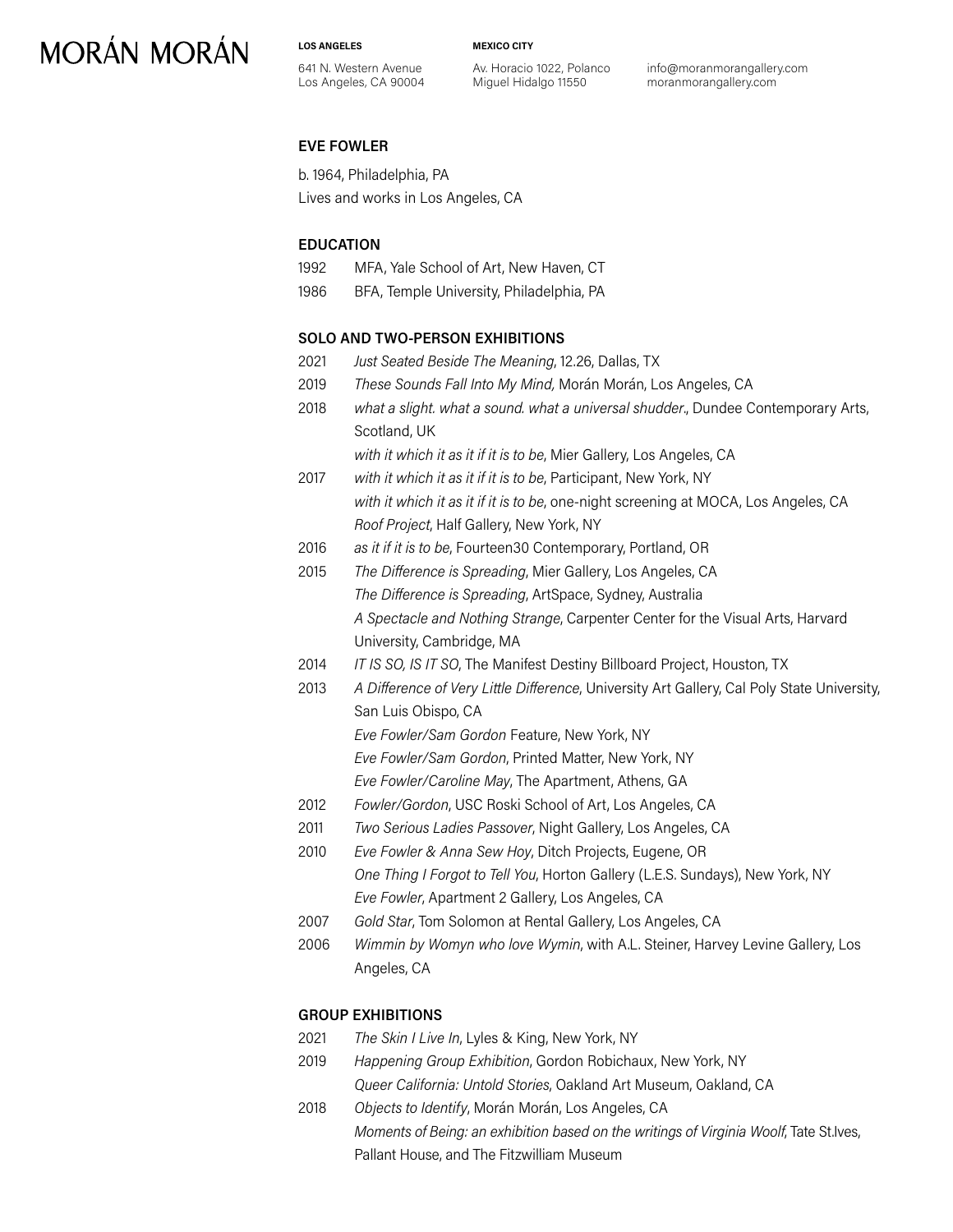**LOS ANGELES**

641 N. Western Avenue Los Angeles, CA 90004 **MEXICO CITY**

Av. Horacio 1022, Polanco Miguel Hidalgo 11550

info@moranmorangallery.com moranmorangallery.com

2017 *Extratextual*, Contemporary Calgary, Calgary, Canada *Women to the Front*, Lumber Room, Portland, OR *in the hopes of not being considered*, Kate Werble Gallery, New York, NY *FOUND: Queer Archaeology; Queer Abstraction*, Leslie Lohman Museum, New York, NY *The Brightsiders*, Verge Center of the Arts, Sacramento, CA 2016 *Pride Goes Before a Fall / Beware of a Holy Whore / Mise en Abyme*, Artists' Space, New York, NY *Queering the Bibliobject*, Center for Book Arts, New York, NY *Emotional Signs*, Good Children Gallery, New Orleans, LA 2015 *Books Fuel Ideas: Lizzi Bougatsos, Eve Fowler and Sam Gordon*, Curated by Katerina Llanes and Amanda Keeley, in collaboration with Exile Books, Bas Fisher Invitational, Miami, FL 2014 *Cherub*, curated by Andrew Berardini and Brian Kennon, 2nd Cannons, Los Angeles, CA *Sites of Reason: A Selection of Recent Acquisitions*, Museum of Modern Art, New York, NY *LAND Manifest Destiny Billboard Project*, Beaumont, CA and Houston, TX 2013 *Dig the Dig*, Santa Monica Museum of Art, Santa Monica, CA *Summer Show*, Lora Reynolds Gallery, Austin, TX *Letters to Los Angeles*, Jack Rutberg Fine Arts, Los Angeles, CA *In the Name of Good Company*, ForYourArt, Los Angeles, CA *In Unison*, Get This! Gallery, Atlanta, GA 2012 *Venice Beach Biennial*, part of Made in LA 2014 with the Hammer Museum and LAXART, Los Angeles, CA *B-Out*, Andrew Edin Gallery, New York, NY *Fuel for the Fire*, Curated by Dawn Kasper, Temporary Space, New York, NY *This is it with it as it is*, Lora Reynolds Gallery, Austin, TX *Day Break*, Emma Grey HQ, Los Angeles, CA *In the evening there is feeling*, permanent public art installation, Night Gallery, Los Angeles, CA 2011 *Whole Halves, a collaboration between Two Serious Ladies (Eve Fowler and Anna Sew Hoy) and Mariah Garnett*, W/--, New York, NY *Greater Los Angeles,* Curated by Joel Mesler, UNTITLED, New York, NY *Gloria Hole*, Fireplace Projects, East Hampton, NY *Les Paris Sont Ouverts*, Freud Museum, London, UK *Los Angeles Museum of Ceramic Art*, ACME, Los Angeles, CA 2010 *The California Biennial*, Orange County Museum of Art, Orange County, CA *50 Artists Photograph the Future*, Higher Pictures, New York, NY *A about Bauhaus..harm neu tues*, Cardwell Jimmerson, Los Angeles, CA *The Secret Knows*, Los Angeles Nomadic Division, Austin, TX *Muse*, Tulane University Art Gallery, New Orleans, LA *You Gave Me Brave*, curated by Young Chung, S1F, Los Angeles, CA *Ridyculus Hits Bottom*, Leo Koenig Gallery, New York, NY *Disorganized*, curated by Jacob Robichaux, Museum 52, New York, NY *Inside of Me*, Phil, Los Angeles, CA *Twenty Years Ago Today*, Japanese American Museum, Los Angeles, CA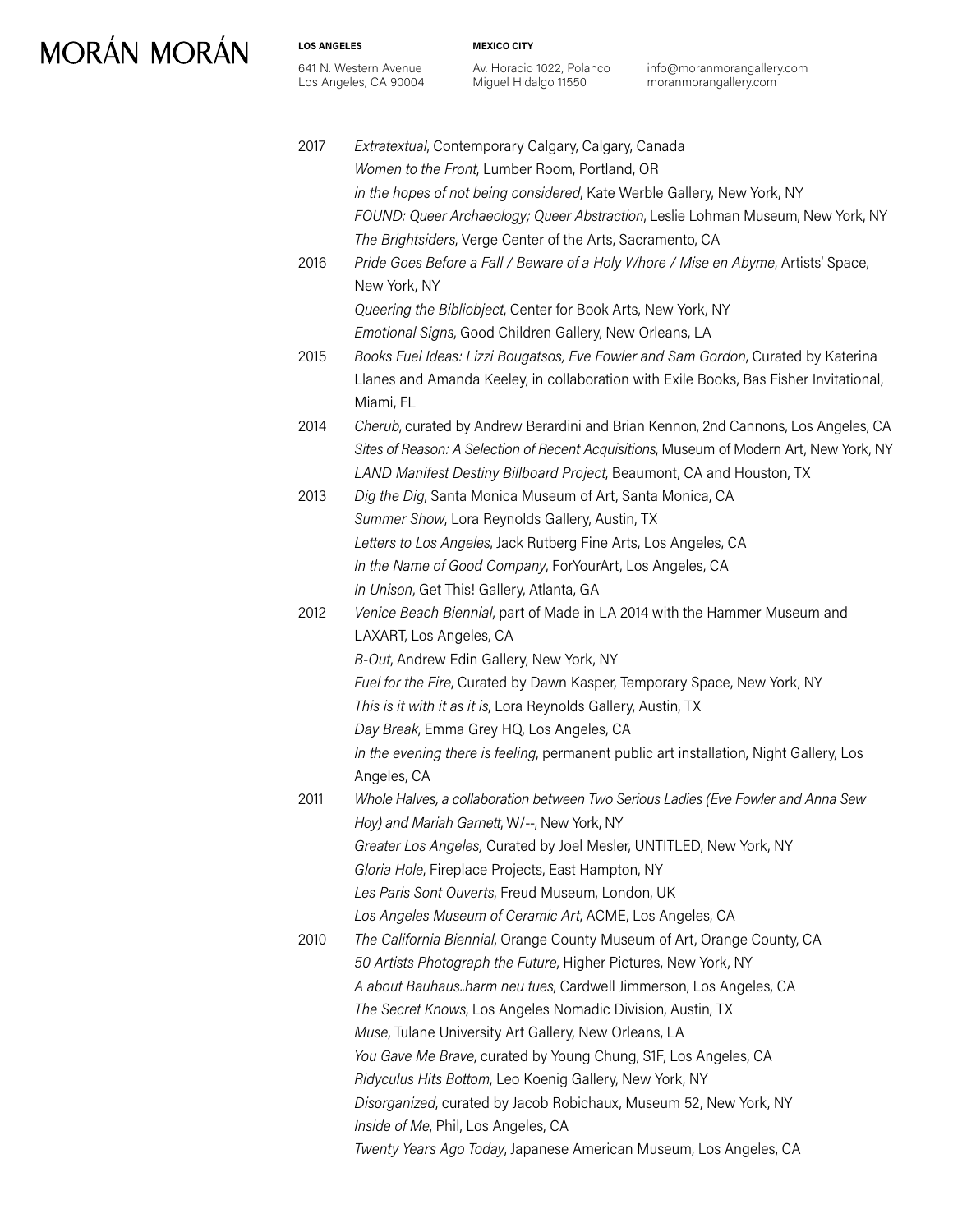**LOS ANGELES** 641 N. Western Avenue Los Angeles, CA 90004 **MEXICO CITY**

Av. Horacio 1022, Polanco Miguel Hidalgo 11550

info@moranmorangallery.com moranmorangallery.com

|      | Hello Liberty, Dalton Gallery, Agnes Scott College, Decatur, GA                      |
|------|--------------------------------------------------------------------------------------|
|      | The Whole World is Watching, curated by Irene Tsatsos, Glendale College Art Gallery, |
|      | Glendale, CA                                                                         |
| 2008 | Small Things End, Great Things Endure, New Langton Art, San Francisco, CA            |
|      | The Way We Rhyme: Women, Art & Politics, Yerba Buena Center for the Arts, San        |
|      | Francisco, CA                                                                        |
|      | Les Autres: Araki, Christopherson, and Fowler, Ratio 3, San Francisco, CA            |
|      | Criteria, Gallery Perdida, Berlin, Germany                                           |
| 2007 | Distinctive Messenger, Curated by Simon Watson & Craig Hensala, Los Angeles, CA      |
|      | Multiple Vantage Points: Southern California Women Artists, 1980-2006, Barnsdall     |
|      | Municipal Art Gallery, Los Angeles, CA                                               |
|      | Shared Women, Organized by A.L. Steiner, Eve Fowler & Emily Roysdon, LACE, Los       |
|      | Angeles, CA                                                                          |
|      | Imposing Order: Contemporary Photography and the Archive, San Francisco Museum       |
|      | of Modern Art, San Francisco, CA                                                     |
|      | Blow Both of Us, curated by Shannon Ebner & Adam Putnam, Participant, New York, NY   |
| 2006 | Too Much Love, organized by Amy Adler, Angels Gallery, Los Angeles, CA               |
|      | The Fantasy of Failed Utopias and a Girl's Daydream, Kuenstlerhaus, Stuttgart and    |
|      | Videos IM Balhaus Ost, Berlin, Germany                                               |
|      | Chaos or Control, curated by James Welling, UCLA School of Architecture Gallery, Los |
|      | Angeles, CA                                                                          |
|      | Many, Many Guys and Girls All of them Real Beauties, organized by Julian Hoeber,     |
|      | Participant, New York, NY                                                            |
|      | Ridykeulous, curated by A.L Steiner and Nicole Eisenman Participant, New York, NY    |
| 2005 | Into Thin Air, Curated by Daren Klein, The One Institute, Los Angeles, CA            |
|      | Editions Fawbush, Conner Contemporary, Washington, DC                                |
| 2004 | Sundown Salon, curated by Fritz Haeg, Los Angeles, CA                                |
| 2003 | Retreat, Peres Projects, Los Angeles, CA                                             |
| 2002 | The Lunatics Have Taken Over The Asylum, Works on Paper, Los Angeles, CA             |
|      | A Work in Progress: Selections from the New Museum Collection, New Museum, New       |
|      | York, NY                                                                             |
| 2001 | Fresh: The Altoids Curiously Strong Collection, New Museum, New York, NY             |
|      | Game Face, Smithsonian Institution, Washington, DC                                   |
| 2000 | Representing, The Parrish Art Museum, Southampton, New York                          |
| 1999 | Female, curated by Vince Aletti, Wessel + O'Connor, New York, NY                     |
|      | Recent Editions From Editions Fawbush, Barbara Krakow Gallery, Boston, MA            |
|      | Changing Faces, Jim Kempner Fine Art, New York, NY                                   |
|      | Summer Reading: Photographer's Fascination: Books, Yancey Richardson, New York, NY   |
| 1998 | Naked & Famous, New Photography, Jessica Fredricks Gallery, New York, NY             |
|      | White Room, White Columns, New York, NY                                              |
|      | Portraits, Paul Morris Gallery, New York, NY                                         |
| 1997 | Adolescents, Julie Saul Gallery, New York, NY                                        |
|      | Coming of Age, White Columns, New York, NY                                           |

1996 *Portraiture, Contemporary Photographs*, White Columns, New York, NY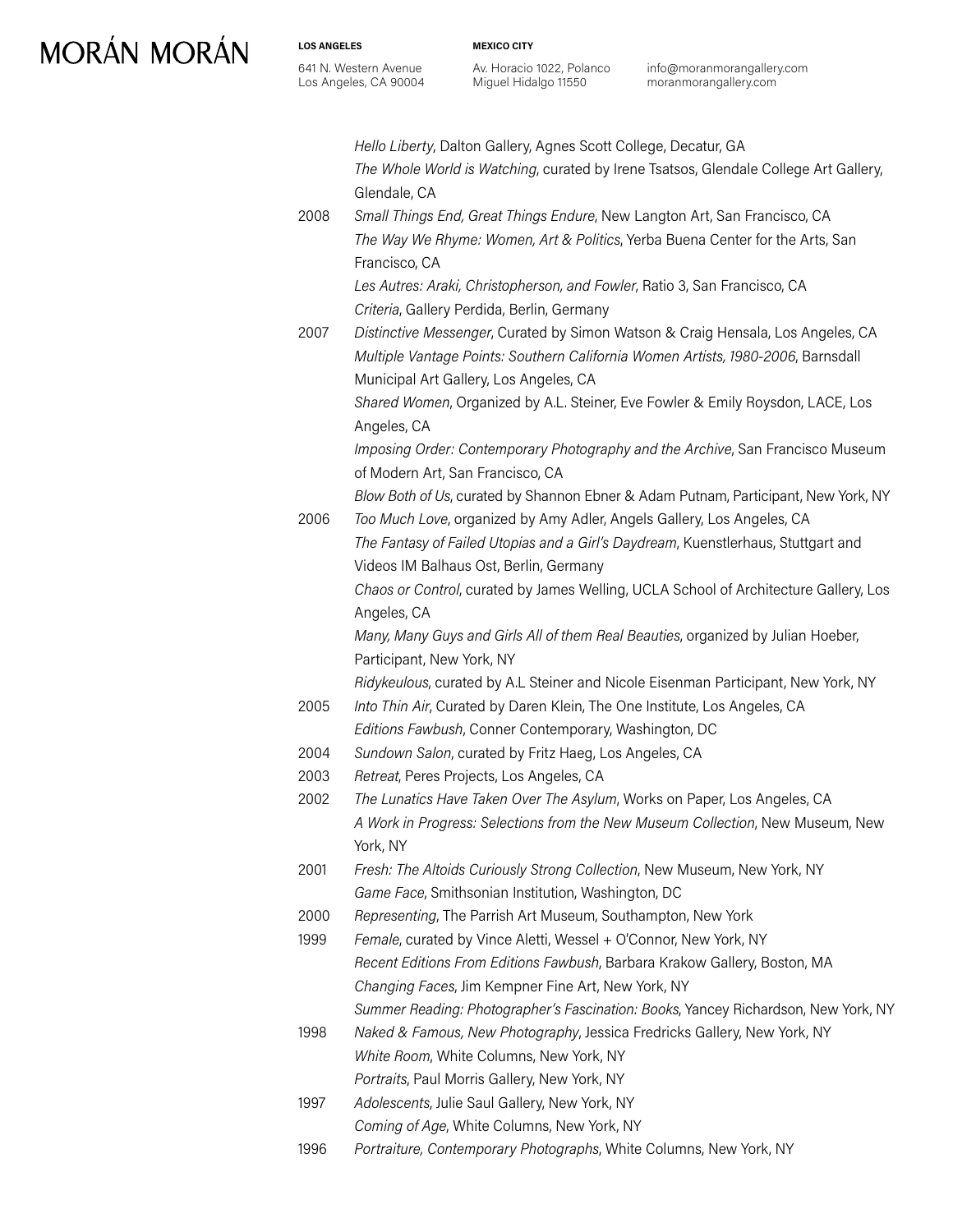**LOS ANGELES** 641 N. Western Avenue Los Angeles, CA 90004 **MEXICO CITY**

Av. Horacio 1022, Polanco Miguel Hidalgo 11550

info@moranmorangallery.com moranmorangallery.com

- 1992 *MFA Thesis Show*, Yale University, New Haven, CT
- 1988 *Traveled to: City Gallery of Contemporary Art*, Corcoran Gallery of Art, Washington, DC

#### **HONORS AND AWARDS**

- 2022 Foundation for Contemporary Arts Roy Lichtenstein Award
- 2021 John Simon Guggenheim Memorial Fellow in Fine Arts
- 2018-19 Radcliffe Institute For Advanced Study, David and Roberta Logie Fellow
- 2017 Art Matters Grant
- 2009 Printed Matter Awards for Artists
- 2007 California Community Foundation Award
- 2005 Art Center College of Design Faculty Enrichment Grant
- 1998 The Peter Reed Foundation Grant

#### **RESIDENCIES**

- 2015 Residential Studio Artist, Artist Space, Sydney, Australia
- 2013 BOFFO, Fire Island, New York, NY

#### **PUBLIC COLLECTIONS**

Hammer Museum, Los Angeles, CA Los Angeles County Museum of Art, Los Angeles, CA Museum of Modern Art, New York, NY Museum of Contemporary Art, Los Angeles, CA San Francisco Museum of Modern Art, San Francisco, CA The Smithsonian Institute, Washington, DC The New Museum, New York, NY

#### **SELECTED BIBLIOGRAPHY**

Simmons, William J. "Portfolio by Eve Fowler, More Than." *BOMB*, October 1, 2019. Horst, Aaron. "Eve Fowler at Morán Morán." *Contemporary Art Review LA*, Septemebr 25, 2019. Wallace, Eliza. "Word Play and Women's Work with Eve Fowler." *Garage*, September 6, 2019. Quinn, Bridget. "Spotlighting Lesbian Artists as Central Players in California's Queer History." *Hyperallergic*, May 29, 2019. Dambrot, Shana Nys. "Language that Rises." *Artillery*, September 04, 2018. Pollock, David. "Landmark European Show of Fowler's is a Major Coup for DCA." *The List*, July 18, 2018. Spens, Christina. "Eve Fowler: 'Gertrude Stein's work really affected me'." *Studio International*, June 15, 2018. Slenske, Michael. "L.A. Women Artist Eve Fowler is a Los Angeles Legend." *Cultured Magazine*, October 7, 2017. Ho, Yin. "Critics Pick." *Artforum*, 2016. Valinsky, Rachel. "Review: Eve Fowler, Participant Inc." *Millenium Film Journal*, 2016. Slenske, Michael. "Eve Fowler." *Cultured Magazine*, 2016. Slenske, Michael. "Upmarket flea markt: Rob Pruitt's high-art bazaar hits the West Coast." *Wallpaper*, February 18, 2016.